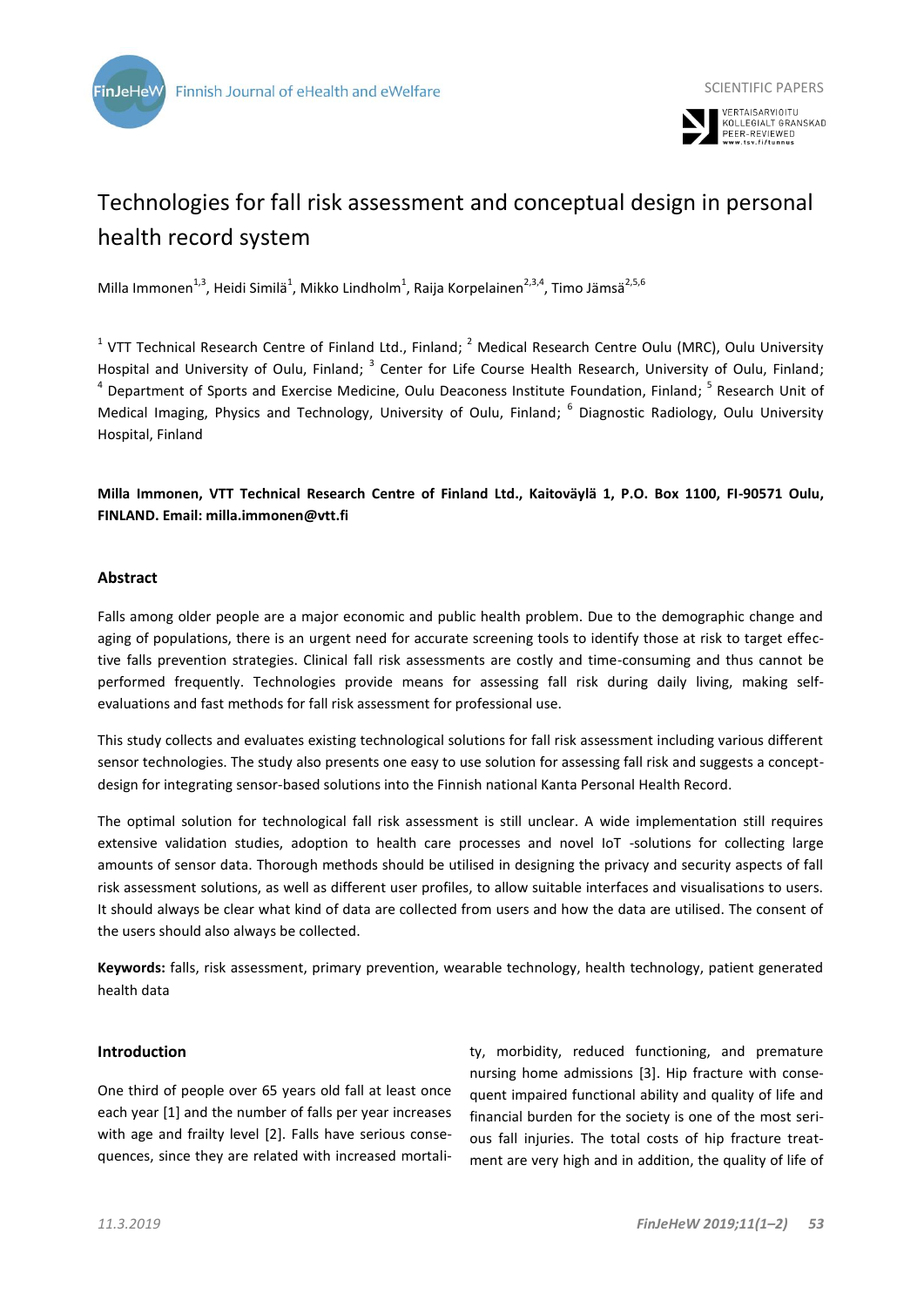



SCIENTIFIC PAPERS

hip fracture patients decrease dramatically. The cost of care during the first year after a hip fracture was 30258€ during years 2011-2013 € in Finland [4].

The world's population is ageing rapidly; the number of people aged 65 or older is expected to grow from 524 million in 2010 to nearly 1.5 billion in 2050 [5]. One consequence of population's ageing is that the resources for care will be limited. At the same time costs produced by falls increase rapidly, and prevention becomes crucial. Large-scale assessment of the older population by clinicians consumes resources and public funding and novel, less consuming methods are needed.

Comprehensive assessment of individual fall risk factors includes the assessment of balance, muscle strength, dizziness, posture, gait, drugs, environmental factors and cognitive impairment, as well as various medical factors [1]. Recently developed technologies provide possibilities to assess some of these risk factors and thus detect high fall risk by automatic and continuous screening. Automatic and continuous monitoring of fall risk has potential in decreasing the required healthcare costs and resources.

The aims of this paper are to describe and evaluate existing technological solutions, present one possible easy to use solution for assessing fall risk, and suggest a concept-design for integrating a sensor-based solution into a Finnish national Kanta Personal Health Record. Dealhoz and Labrador surveyed fall detection and fall prevention technologies, and propose 3-level taxonomy associated with the risk factors of a fall; physical, psychological and environmental. They also review and compare twenty four fall prevention systems in relation to design issues [6]. More recently, a state-of-the-art in fall prediction and prevention systems was collected by Rajagopalan et al. [7]. The review concludes that the existing fall detection and prediction systems are not tested in real life settings and concentrate only on single risk factors and not on multifactorial fall risk. Rajagopalan et al. also list the main challenges in designing effective fall prediction systems; evaluating performance among frequent fallers and aging adults, user-centric design, security and privacy in data transmission and storage, and energy optimization. Their recommendations for future research include constant measurement of blood pressure; data fusion from wearable and ambient sensors, user interface design, assessment of external fall risk factors, and comparisons to clinical fall risk assessments.

# **Methods**

We used Boolean searches to obtain relevant articles from Google Scholar and IEEE Explorer as well as online platforms ResearchGate and Mendeley. We checked the state-of-the-art literature review papers related to fall risk, fall risk assessment, and technologies and sensors for fall risk assessment. The fall risk assessment literature was narrowed by selecting the most extensive and cited reviews. Background information about falls and fall risk assessment is from 1975-2018. The literature search was further complemented using the references of publications. We made an additional search for specific technologies separately, e.g., "ultra wide band radar and fall risk assessment". The selection of articles for technologies for fall risk assessment was made by selecting those articles, which presented results of utilising a technology for fall risk assessment. The time period for the review of technologies was limited to articles published between 2003 and 2018, since the novel sensor technologies as well as movement analysis has advanced particularly during this time-frame. We reviewed the articles published in journals, conferences, and as books or book chapters. Mendeley Desktop software was used as a tool in organising the literature and composing the bibliography. A few commercial products are additionally described.

# **Fall risk assessment state of the art**

Factors contributing to an individual's fall risk have been widely studied and several classifications exist [3,8,9]. One typical grouping is to divide fall risk factors into intrinsic and extrinsic risk factors [1,3,10,11]. Intrinsic risk factors are, for example, age, gait and balance impairment, muscle weakness and medical illnesses, whereas, e.g., poor footwear is considered as an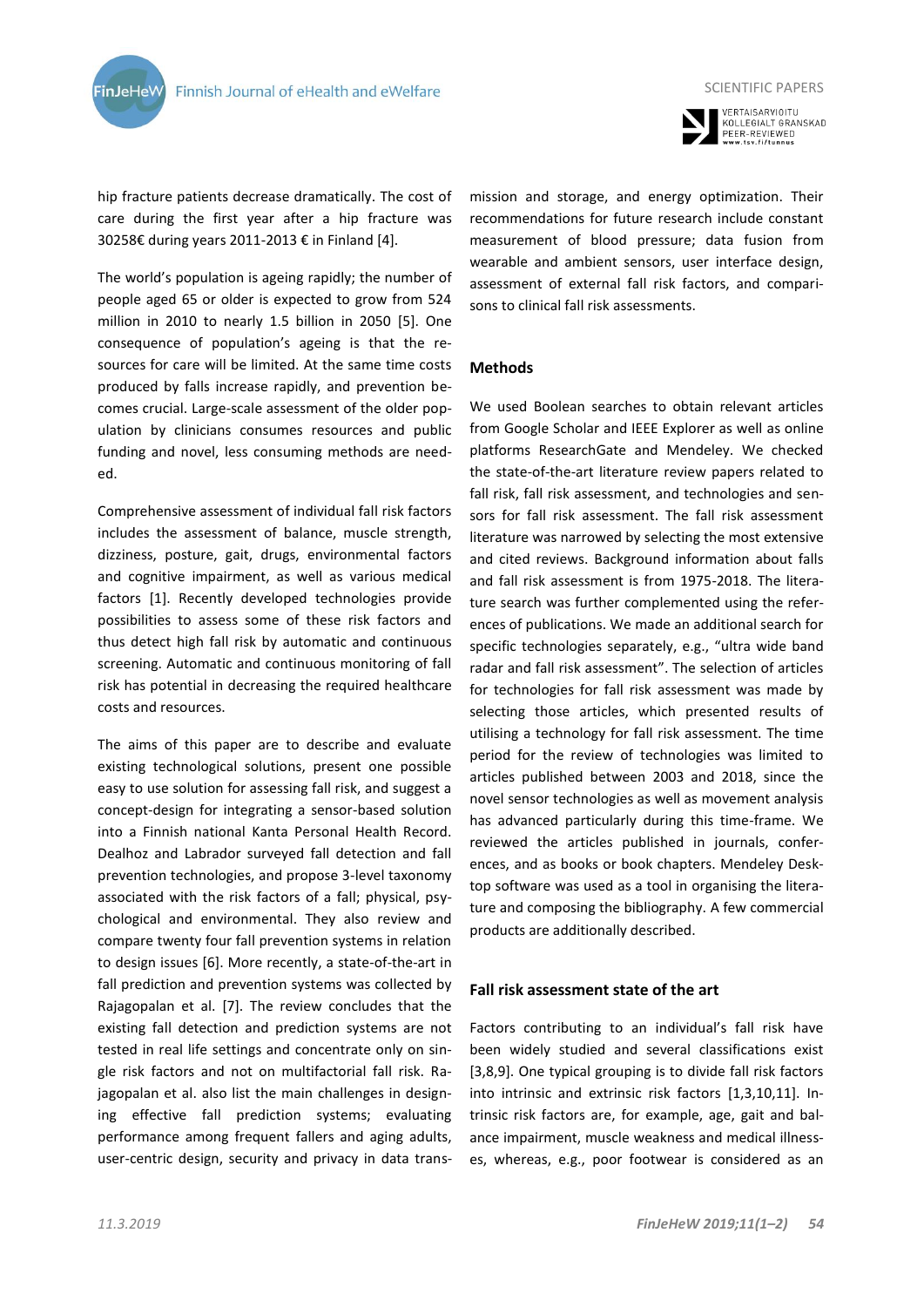

extrinsic risk factor. Together with precipitating causes, such as dizziness, fall prevention is a complex multifactorial challenge [3]. Sometimes a third risk factor category is included, exposure to risk, including factors that are caused by the situation or activity [12,13]. Examples of intrinsic risk factors, extrinsic risk factors, and exposure to risk are listed in Table 1. WHO represents fall risk factors in four dimensions: biological, behavioural, environmental and socioeconomic factors [2], whereas Lord et al. group the risk factors into six categories; psychosocial and demographic factors, postural stability factors, sensory and neuromuscular factors, medical factors, medication factors and environmental factors [1]. Most of the fall risk factors can be modified by preventive means [12,14].

# *Clinical fall risk assessment protocols*

Health professionals use several different fall risk assessment scales. Some of the assessment scales estimate overall fall risk and probability of future falls. An example of such a scale is Downton fall risk index [8],

which covers several different aspects of fall risk, for example, history of falls, medication, sensory deficits, mental state and gait. Some assessment scales focus on specific fall risk factors, e.g., Berg balance scale [15] evaluates postural control, and FES-I [16] fear of falling and confidence for performing different daily activities. Timed Up and Go test (TUG) assesses functional ability [17,18], and the Short Physical Performance Battery (SPPB) physical performance [19]. FRAT-up is a recently proposed predictive tool which issues the probability of falling at least once within the time span of one year [20].

The set of used assessment scales is not uniform between different nations, health care units and organizations, who can independently decide which assessment scales to use. In Finland, National Institute of Health and Wellbeing has made recommendations for fall risk assessment and fall prevention [12]. Regardless of the used protocol, full-scale fall risk assessment is time consuming and needs plenty of health care resources.

# **Table 1.** Fall risk factors.

**FinJeHeV** 

| Intrinsic risk factors                  | <b>Extrinsic risk factors</b>    | Exposure to risk               |
|-----------------------------------------|----------------------------------|--------------------------------|
| History of falls                        | Environmental hazards inside and | Situation and behavioural fac- |
| Age                                     | outside home                     | tors                           |
| Gender                                  | Footwear or clothing             | Rush                           |
| Living alone                            | Inappropriate walking aids or    | Carelessness                   |
| Ethnicity                               | assistive devices                | <b>Tiredness</b>               |
| <b>Medical conditions</b>               | Medicines                        | Energy level                   |
| Impaired mobility and gait              | Polypharmacy                     | Dehydration                    |
| Sedentary behaviour                     |                                  | Taking unnecessary risks       |
| Psychological status                    |                                  |                                |
| Nutritional deficiencies                |                                  |                                |
| Impaired cognition                      |                                  |                                |
| Sensory disorders or visual impairments |                                  |                                |
| Foot and ankle problems                 |                                  |                                |
| Impaired balance and muscle strength    |                                  |                                |
| Fear of falls                           |                                  |                                |
| Incontinence                            |                                  |                                |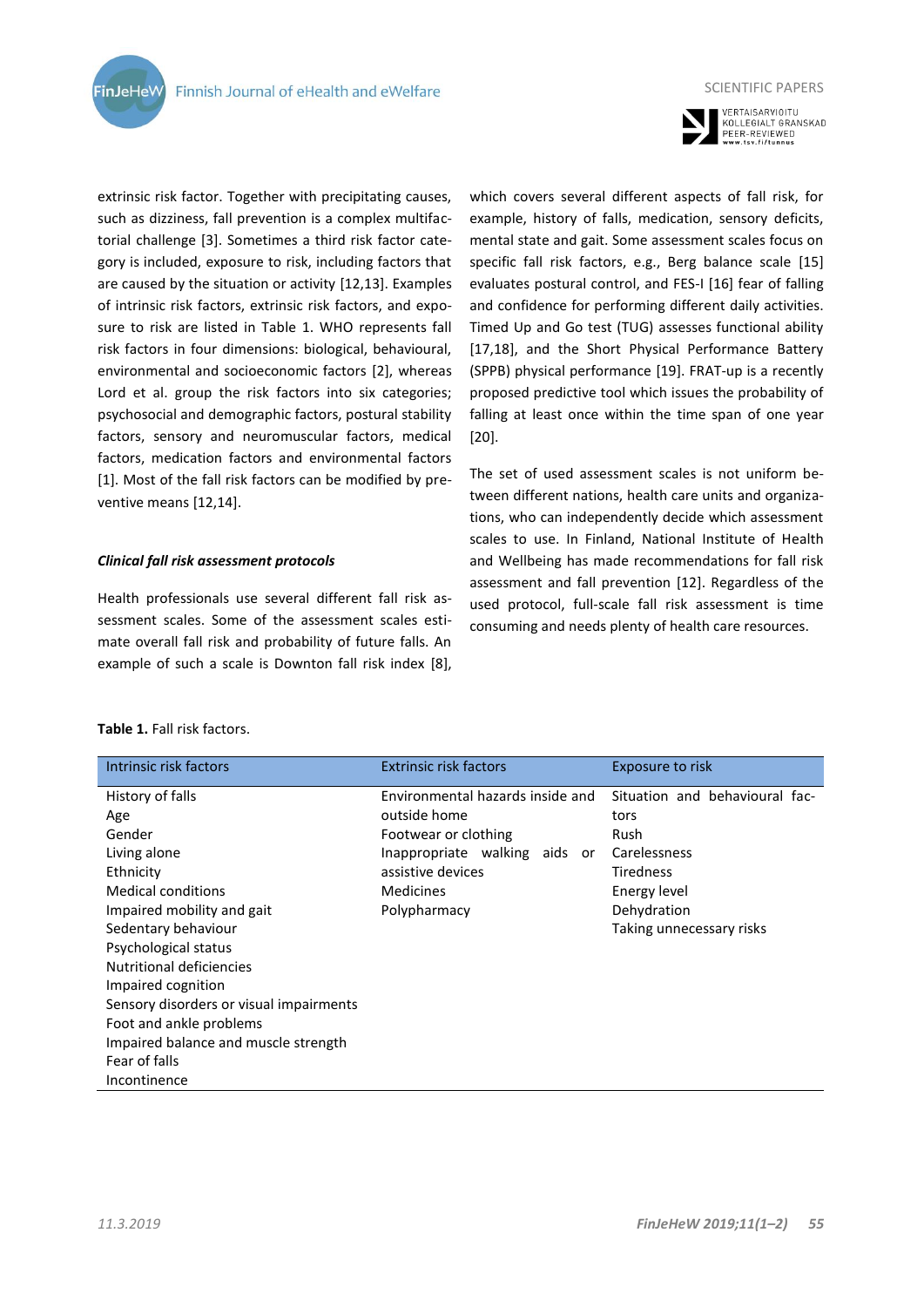



SCIENTIFIC PAPERS

#### *Technical solutions for assessing fall risk*

Sensors provide means for an objective fall risk assessment. They can be seen as an addition or extension to the fall risk assessment scales. Wearable movement monitors can broaden the fall risk screening beyond the clinical arena to the unsupervised environment, although entailing the challenges of design considerations, implementation protocols and signal analysis [21]. Typical sensors used for balance and gait assessment are force plates, optical motion capture systems, gait walkways, gait mats, insoles and wearable sensors, such as accelerometers, gyroscopes and magnetometers [22]. Also smart phone -based fall risk assessment architectures have been developed and tested [23]. In addition, depth cameras and radars can be used for assessing balance and gait [24,25] . Following chapters describe how different ambient and wearable sensors can assess various factors of fall risk.

#### *Wearable sensors*

Current technologies enable production of cheap, small-sized and wearable sensors, such as accelerometers and gyroscopes, which are used for measuring movement of the human body. Accelerometers consist of a mass reacting to the movement or gravitation proportionally to the acceleration. By placing three accelerometers orthogonally, the movement can be monitored in three dimensions. Gravitational component of the acceleration can be used for defining the postural orientation of the sensor. The output voltage given by the accelerometer can be converted into m/s2 values based on calibration. Gyroscopes on the other hand have a vibrating mass within the sensor. The displacement of the mass during the rotation of the sensor is proportional to the angle of the rotation. The rotation over time gives angular velocity of the sensor [21].

Accelerometer data can be used, for example, to assess physical activity, sleep, exercise, step count and energy expenditure [26]. Different daily activities are also recognizable from the data [27]. Detecting daily behaviour patterns and especially changes in behaviour might provide valuable information about functional status of a person. Accelerometry is also widely used in gait and movement analysis, e.g. [28,29]. It is possible to detect timing of gait events, such as initial contact and final contact, from the acceleration signals [30]. Many of the existing mobile phones have embedded accelerometers, which opens a possibility to utilize the data they provide for fall risk assessment and additional sensors are not necessarily required. A systematic review by Roeing et al. [31] reviewed mobile applications that evaluate dynamic and static balance. The review included studies that had measured static balance or a clinical measure of balance with a mobile phone . The studies varied in sample size as well as the validity and reliability evaluation of the solutions. Most applications were intended to be used by the clinicians and not by the people at risk. The authors state that the ability of these applications to predict fall risk still remains unproven and that applications should be designed with special consideration for the user's level of function and test for usability in those populations [31]. The challenge in using the embedded accelerometers of mobile phones is that the phone should be adjusted to certain location to get accurate measurements of gait or sway [32,33].

Besides prevailing heart rate, heart rate monitoring can be used to estimate, to a certain accuracy, oxygen uptake and energy expenditure [34], which are related to intensity of physical activity. In addition, heart rate variability (HRV) provides information about sleep and sleep quality [35]. Studies suggest that HRV can also be used for detecting orthostatic hypotension [36], which has been shown to be related to fall risk [37]. Blood pressure monitors are commonly used in general practice and also self-monitoring at home is increasing in many countries [38].

Wireless systems integrated into shoes provide possibilities for assessing fall risk factors from gait and assessing the critical weather conditions affecting the fall risk [39-43]. Shoe-sensors can detect gait speed, strideto-stride fluctuations and walking style of the user. Gait features analysed from smart insoles have been shown to correlate with fall risk, and smart insoles are feasible for long term monitoring of fall risk in the home [39] [41]. Smart insoles have been also suggested to be able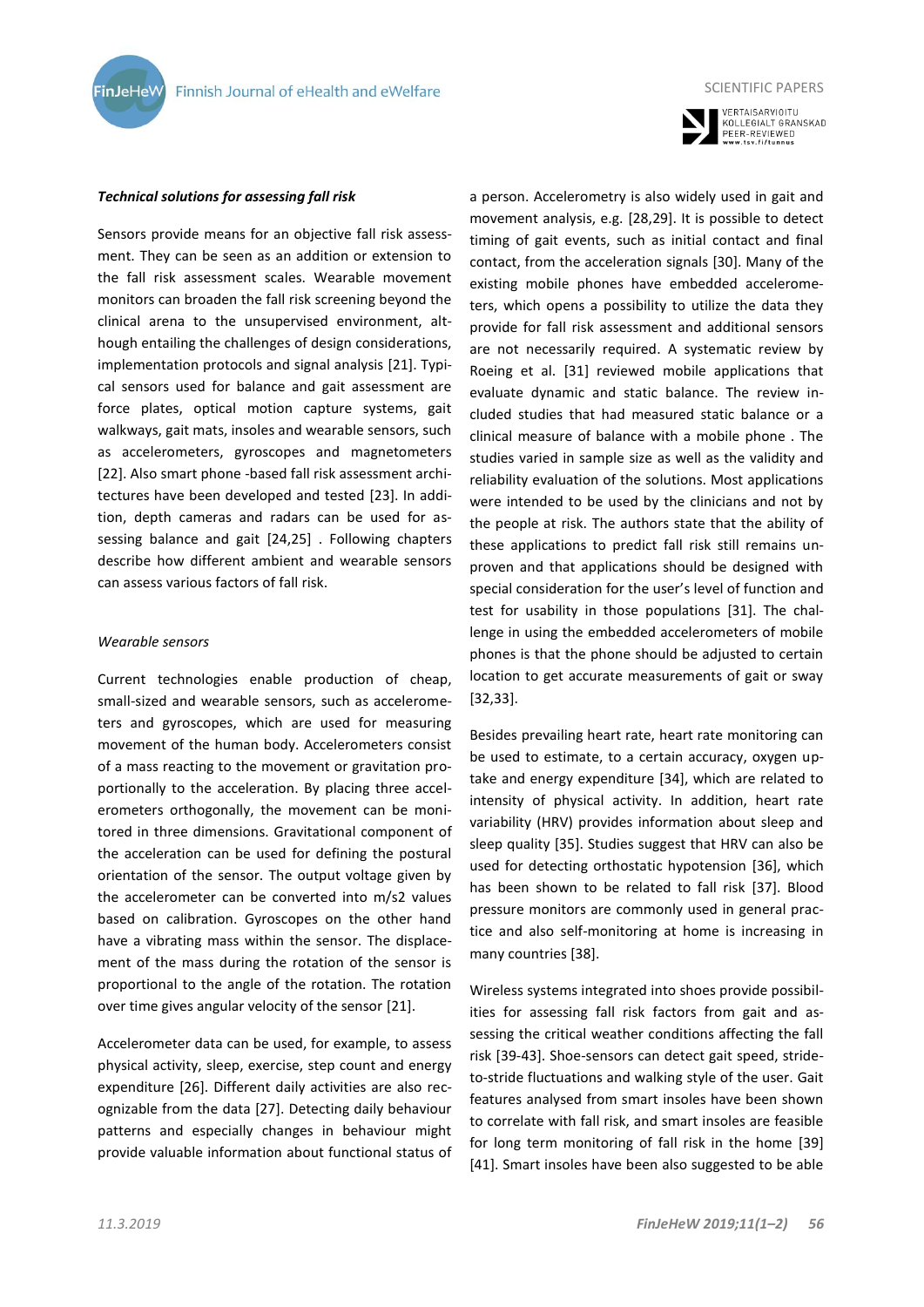



SCIENTIFIC PAPERS

to distinguish between normal and abnormal walking patterns [42].

#### *Ambient sensors*

Ambient sensors are attached to the environmental objects indoors or outdoors and are mostly unobtrusive. Ambient sensors allow detection of human presence, movement and actions, and physiological measures, such as heart rate.

Floor sensors or smart floors can detect similar features from gait [44,45] than wearable sensors presented in the previous chapter. Daily activities and number of steps can be recognized from the data, as well as daily physical behaviour patterns of the resident and changes in it. Previously, it was shown, that gait velocity and functional ambulation profile (FAP) measured with floor sensor were significantly correlated with clinical fall risk measures [46]. The FAP is a summary score (range 0- 100) that quantifies the gait based on specific temporal and spatial gait parameters [47].

Sleep quality is an important indicator of health status and it is possible to recognize different stages of sleep with signals from a bed sensor [48]. Sensor mattress is placed under a regular bed mattress and it is composed of multiple pressure-sensitive electrodes that can detect, e.g., body position, respiration and heart rate. Bed sensor information can be used to recognize instances of awakenings, which might indicate a need for getting into bathroom several times during night due to incontinence, which in turn can increase the fall risk [12].

Depth cameras can be used continuously and unobtrusively inside homes for gait analysis. They can also be used for obtaining stride parameters from walk of habitants using assistive walking device [24]. However, depth-cameras have some limitations, such as decreasing precision with distance [49].

Ultra-wideband (UWB) radio technology can use a very low energy level for short-range, high-bandwidth communications over a large portion of the radio spectrum. UWB also has the capability to pass through physical objects that tend to reflect signals with narrow bandwidth. The narrow pulse allows building a radar with good spatial resolution and very short-range capability. The large bandwidth allows the UWB radar to get more information about the possible surrounding targets and detect, identify, and locate only the most desired target among others [50]. UWB radar uses transmitting antennas and receiving antennas for the reflected signal. Humans cause changes in frequency, phase and time of arrival in the reflected signal and thus, movements can also be detected. The UWB technology provides possibilities as a tool for monitoring patients in their home environment and it has been studied for measuring sway of quiet standing [51]. Doppler Radars has also been used in unobtrusive health measurements and quantitative gait measurements [25].

# *Digital questionnaires*

Digital or web-based questionnaires can be used for fall risk assessment at home, assessing subjective fall-risk, fear of falling, fall history or daily health situation [52]. However, only a few studies so far have been published on the effectiveness or applicability of digital questionnaires. A web-based Frat-UP questionnaire was evaluated by Cattelani et al. The performance of the questionnaire has been suggested to be comparable to externally validated state-of-the-art tools [20]. Another study tested an online questionnaire to assess fall risk with 134 older adults and found out that the online survey was feasible and the questions were understood well. However, the response rate to the monthly questionnaire was low, and the discrimination between fallers and non-fallers was moderate [53]. The combination of a questionnaire with another assessment tool may better discriminate fallers and non-fallers, as showed by Ibrahim et al. with a combination of a TUGassessment and a questionnaire [54].

Falls Efficacy Scale (FES-I) [16] and fall risk for older people in the community assessment (FROP-COM) [55] are examples of questionnaires that could be adjusted to online use or digital questionnaires.

Questionnaire-based assessment scales filled by health care professionals often give a total score that is saved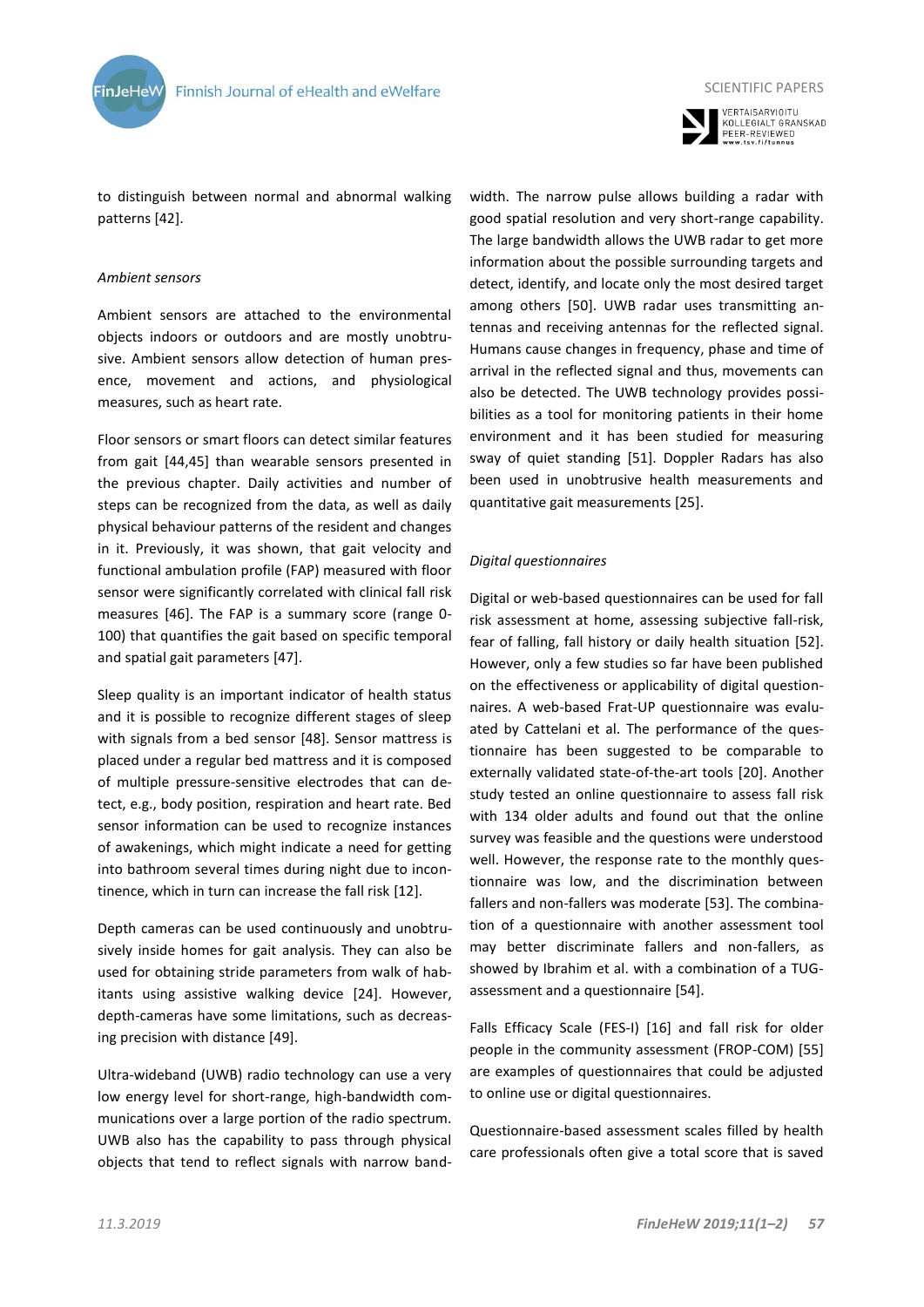

to the electronic health record (EHR) of the person. The score may represent some specific risk factor, such as depression [56] or memory and cognition [57], which together with complementary assessment scales give an overall picture of the person's fall risk.

# *Patient health records*

Utilising background information collected from patient health records can give additional insight on the overall fall risk. Several intrinsic and extrinsic factors can be found from the patient health records; age, gender, familial diseases, previous falls, medical condition, impaired memory or cognition, sensory deficiencies, and drug prescriptions.

Storing PHRs in the cloud makes it necessary to pay attention to privacy and security of the patient data. All the data transferred between the users has to be encrypted and the identity of the users has to be verified with a strong identification method. The users have to have a possibility to decide, who they allow to see or use their personal data. In Europe, the new regulation gives the control to individuals over their personal data. The General Data Protection Regulation (EU) 2016/679 ("GDPR") is a regulation in EU law on data protection and privacy for all individuals within the European Union (EU) and the European Economic Area (EEA). It also addresses the export of personal data outside the EU and EEA areas [58].

#### *Other information sources*

Recently, increasing interest has emerged in applying game consoles to fall risk assessment. Game console manufacturers have integrated various sensors; Microsoft Kinect uses a depth camera and Nintendo Wii Fit uses a sensor board. Game-based fall risk assessment has several advantages; the user does not feel as being monitored, the movements are natural and the games can be persuasive towards better performance. Nintendo Wii Fit has been found to be able to recognize dual tasking problems, which have been suggested to be associated with fall risk [59].



VERTAISARVIOITU<br>KOLLEGIALT GRANSKAD PEER-REVIEWED<br>www.tsv.fi/tunnus

Intelligent gym equipment and interlinked smart cards allow easy follow-up of gym exercises. Planned exercises and number of repetitions are saved on a smart card by, e.g., personal trainer. By inserting the card into each of the gym device when beginning the exercise, the plan is shown to the user on a screen. After completing the exercise, the performed repetitions and workloads are automatically saved on a personal account or memory stick [60,61]. Monitoring of performed exercises and workloads enables detection of long term trends, progress or possible deterioration in muscle strength.

Smartphones have significantly penetrated into society and with powerful computing capability, large memory capacity, large screens and open operating systems they have spurred the development of health related applications [62]. Smartphone embedded sensors can be utilized for retrieving health related data from its user. GPS -sensor can give the current location of the smartphone and it can also be used to track paths and distances, e.g., from outdoor exercises. Accelerometer can be used to assess activity levels at different times of day or activity recognition methods can be applied to the data [27,63].

# **Conceptual framework for a cloud service for monitoring and assessing fall risk**

Collecting a large amount of data from different sensors brings challenges to computers and mobile phones. Cloud computing gives a possibility to store the data and use the extended computing capabilities. The data stored in the cloud is available on-demand for the user, and doctors and researchers can use the data in the cloud [64].

If all the data are stored and documented in a way they are available and useful for new services, data eventually accumulates into an extensive data repository, where big data analysis methods can be applied for producing more advanced and meaningful information of a persons' health and health status [65]. These data analysis services can then feed refined information into other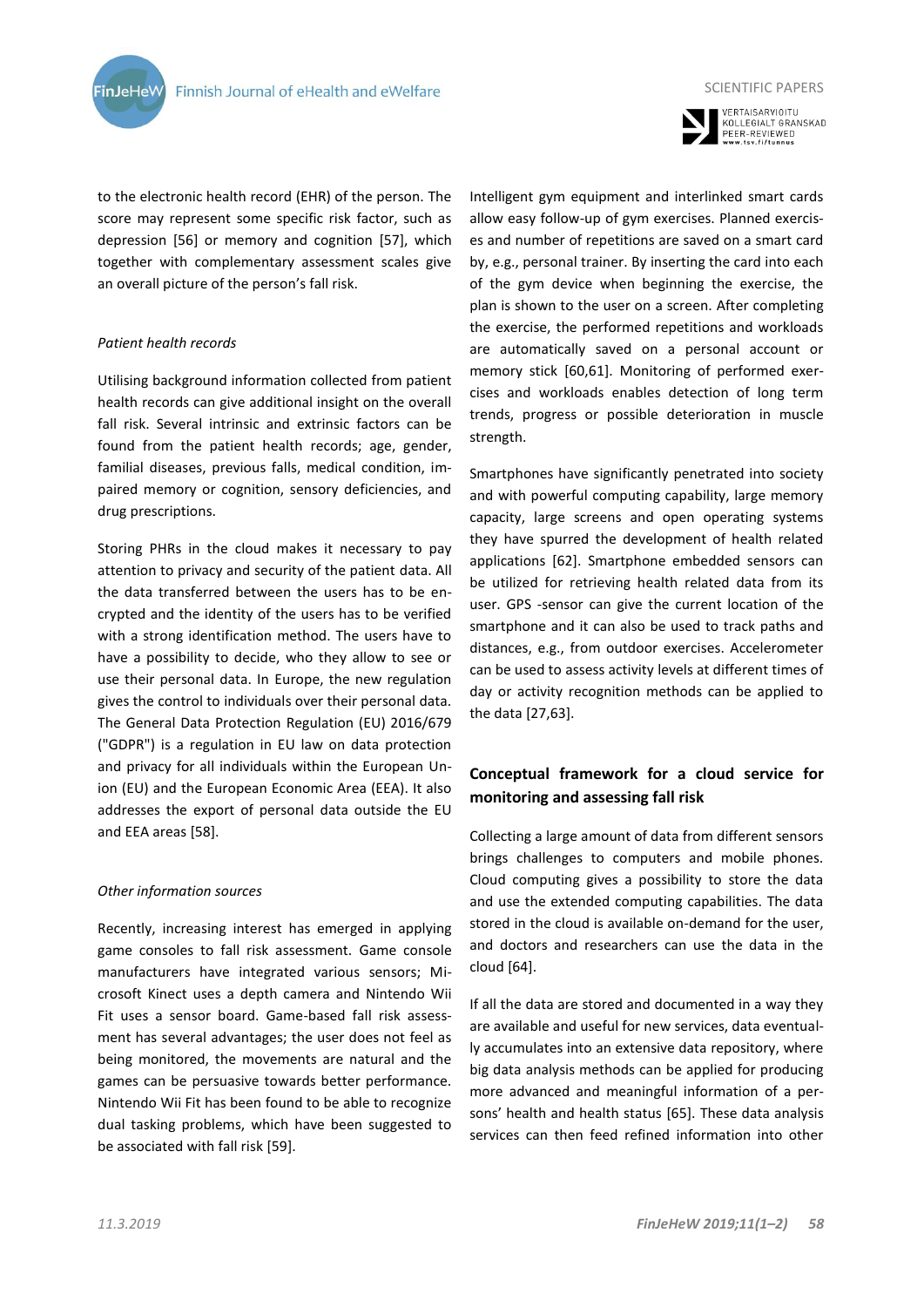



services, for example, visualizing the knowledge for the person in an understandable way.

Different types of services can be built upon the data repository, i.e. the same data can be used for many different purposes. For example, physical activity data may be used to track activity behaviour of a person, adherence of prescribed physical exercises, and use that information in an application service that keeps activity diary and motivates person to exercise. Such a service would be important in preventing falls [66]. Moreover, by tracking activity behaviour and more importantly noticing periods of inactivity, it allows development of alarm services, e.g., for detecting potential falls [67].

Fall risk assessment with several sensors needs a lot of computing and data storage resources. Cloud systems provide resources for making population-wide fall risk assessments. We propose a system for fall risk assessments with sensors in Figure 1. The different sensors collect information from gait, activity, sleep, environment and health factors to Personal Health Record (PHR) My Kanta [68], whis is a national data repository in which citizens may enter personal information on their health and wellbeing. The actual data from connected devices or applications are stored to third party

i.e. the application providers' storages and the data are accessed via Fast Healthcare Interoperable Resource interface (FHIR) [69]. The data is pre-processed and stored into a database with appropriate context information, such as time of day or location. Pre-processing can also reduce the amount of data stored and save storage space. Actual fall risk assessment applies data mining, fall risk calculation logic and data interpretation. The system provides recommendations for the user or appropriate body responsible or interested of the fall prevention. The advantages of making fall risk assessment in cloud are various. Possibility to store history data enables noticing rapid or incremental changes in behaviour, movements or health.

The stored data can be raw data, or results analysed utilising the data. Economically it may be more feasibly to store only pre-analysed data from pre-defined periods, instead of raw data collected day and night. The user can be guided to make a certain test and the system only collects the data measured during the test. Another possibility is that the system can automatically detect certain activity and context (for example walking or sit to stand) and utilise the data from that activity in the analysis. These methods would save the storage space and the amount of data sent to cloud via the communication networks.



**Figure 1.** Fall risk assessment system utilising Finnish Personal Health Record (PHR) system My Kanta and Patient Data Repository (PDR).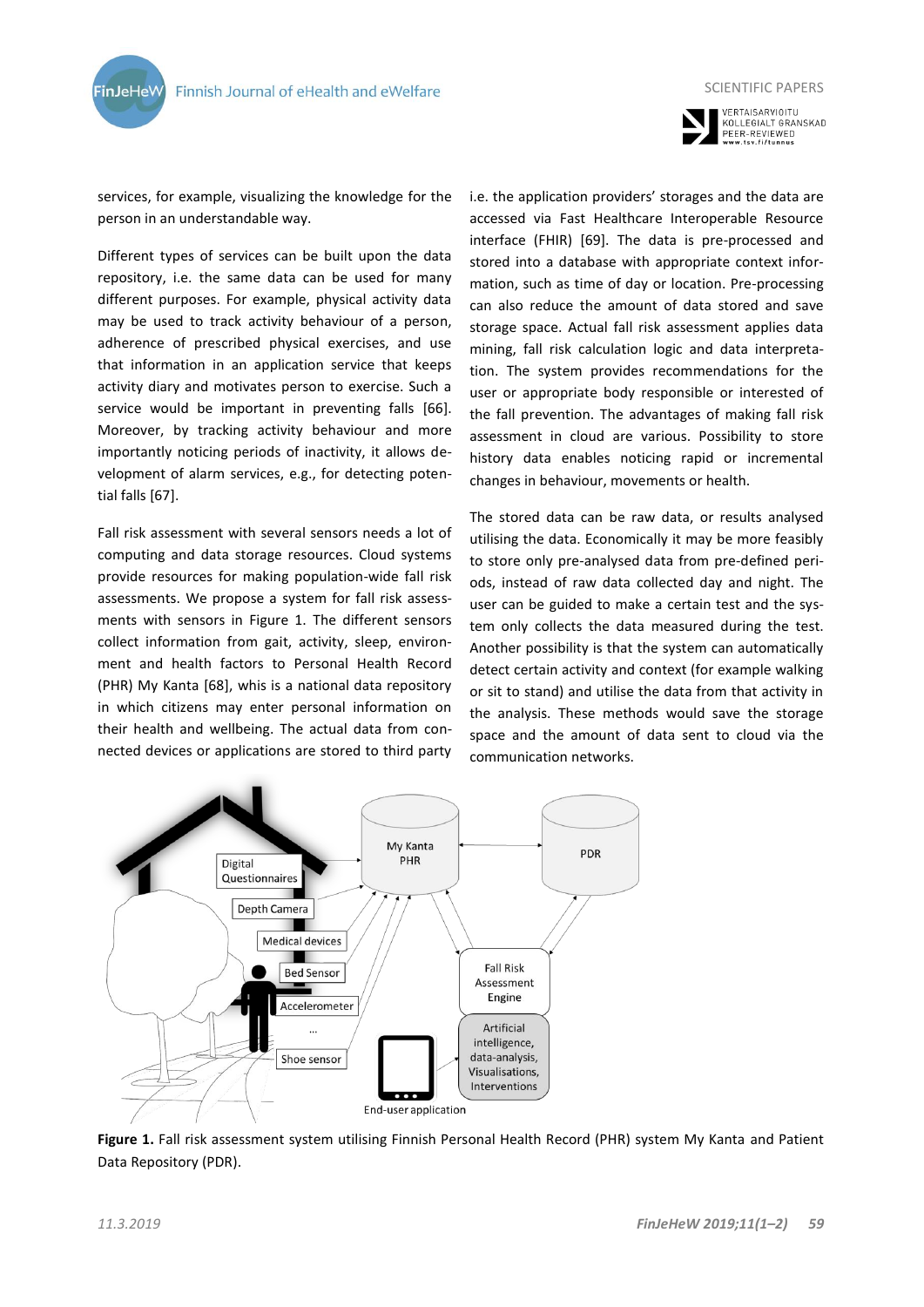**FinJeHeW** 

In the future, citizens of Finland will have the option of sharing their My Kanta PHR data with social welfare and healthcare professionals. This is not yet possible, because the current regulation does not support this (October 2018) [69]. A Client Data Act is currently under review in Parliament of Finland [70]. Health researchers and decision makers also benefit from the collected data. If the users allow use of their anonymised data, the health researchers can find new methods for assessing fall risk with a large amount of data collected in daily living. Decision makers can use the data for predicting how the inhabitants will cope with their daily lives at home in near future. The same data can be used for many different purposes and the purpose of collecting the data can vary while the person ages. At an earlier age, the person can follow health information and later on the same sensors could be used for assessing fall risk, and also the historical stored data could be used as a baseline for assessing fall risk and finding out how the person's capabilities have changed during the years.

The health data stored in Kanta service is secure and trustworthy. Identification of users is done by electronic identification methods. All the information is encrypted and the professionals log in to the system using their professional cards, which means strong electronic identification. All organisations also have a named person responsible for information security, who can be contacted if an unauthorized use of data is suspected. The patient is also able to see, which health care units or pharmacies have handled his/her prescriptions or health information. In addition, the patient can request information who has viewed or handled the data. Viewing the data requires a care or client relationship and a consent from the patient [68].

The proposed system includes several possible user profiles; doctors, nurses, physical therapists, older adults, relatives and decision makers, and each of them have also differences in wishes from the services and understanding the data and results. Careful design methods should be utilised when creating the end-user interfaces and visualisations to make sure effective utilisation of the services and correct interpretation of the results. The services should be clear in telling the



VERTAISARVIOITU<br>KOLLEGIALT GRANSKAD PEER-REVIEWED<br>www.tsv.fi/tunnus

users what kind of information is collected from them and how the data are utilised. The consent of the users should always be collected. We also found out, that the physical frailty status of older adults is associated with ICT use independent of age, education, and opinions on ICT use [71]. The risk groups' experience and ability to use mobile technologies, should also be taken into account in designing the fall risk assessment solution.

#### *Sensor fusion for fall risk assessment*

Sensor fusion can be grouped in three groups; competitive, complementary, and cooperative [72]. In competitive fusion, multiple equivalent sources of information are used. In complementary fusion, each sensor captures different aspects of the fall risk and complementary fusion can be used to improve the accuracy and reliability of assessing the fall risk. Cooperative fusion provides information that cannot be achieved by using independent sensor signals alone. In the concept of fall risk assessment, multiple equivalent sensors are placed in different locations on the human body and each sensor can provide complementary information.

Data processing in sensor fusion can also be grouped into three different groups; direct data fusion, featurelevel fusion and decision-level fusion. Combining raw data (direct data fusion) can be used, if the sensors are measuring the same physical parameter. On featurelevel fusion, feature vectors are first extracted from the sensor data to form multi-dimensional feature vectors, which are then used for analysis. In decision-level fusion, the information has already been processed to a certain level for a high-level decision making [72].

From the literature, only a few studies about sensor fusion for fall risk assessment can be found. A recent study combined clinical fall risk factors with body-worn sensor data [73]. The authors applied a classifier combination theory and averaged the posterior probabilities produced for a given subject by the sensor-based fall risk estimation and the clinical fall risk estimation to produce a combined fall risk estimation. They stated that combination of the sensor-based fall risk assessment classifier and clinical fall risk factor classifier led to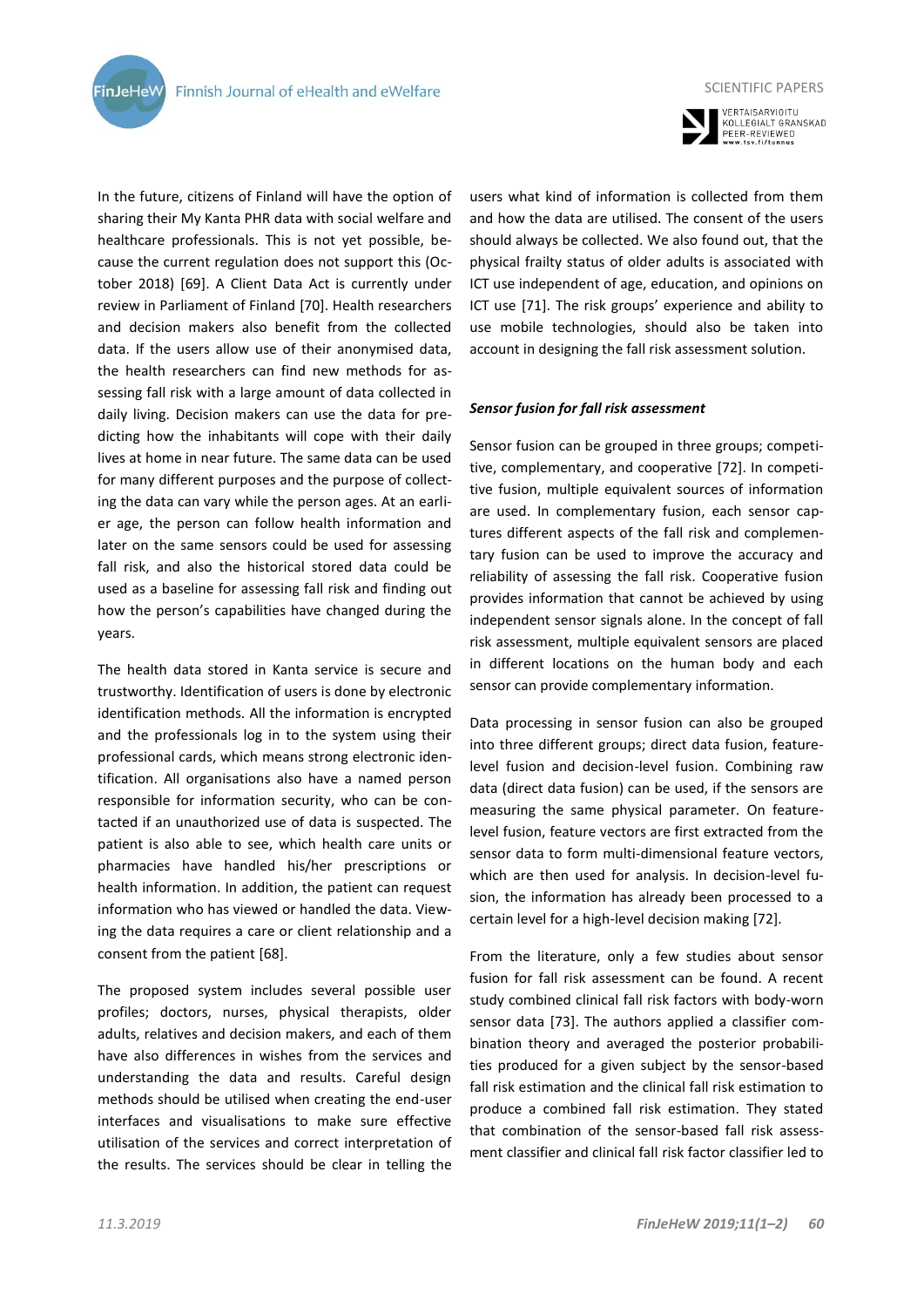

VERTAISARVIOITU<br>KOLLEGIALT GRANSKAD PEER-REVIEWED

better accuracy compared to either clinical or sensor data alone. One approach for fusing inertial sensor data with a pressure sensor platform for fall risk assessment has been patented in [74]. Another study compared the ability of several wearable sensors to predict falls of older adults with clinical assessments [75]. In that study, multi-sensor gait assessments provided the best input data for fall-risk prediction, using a combination of posterior pelvis, head, and left shank accelerometers. The study also found that sensor-based models outperformed clinical assessment-based models and wearable sensors have advantages over commonly used clinical assessments when assessing fall risk.

A state-of-the-art survey of sensor fusion using body sensor networks has been written by Gravina et al. [76]. The authors conclude that new research is required to adapt current state-of-the-art approaches and techniques of multi-sensor fusion.

#### *Decision making and defining thresholds for actions*

A large data repository allows application of different data mining methods to discover patterns and rules that relate to increased fall risk, for example, combining several data sources to analyze person's daily behavior and detect possible anomalies in normal patterns [72,77]. From the professional point of view, data mining and population-wide visualizations may even provide new insight to the fall risk assessment and fall prevention [78,79]. Furthermore, application of descriptive modelling to the data may reveal clusters of fall risk factors that incorporate new knowledge [80]. Using technology for assessing fall risk and for preventing falls in daily living setting requires also automatic decision making protocols and defining thresholds for alarming, recommending further actions or interventions to prevent falls. These thresholds can be defined either using clinical assessment tools as a reference [75,81], or by collecting a large dataset from daily living of real persons to detect, which persons actually fall and analyse the sensor signals to find correlations.

# *End-user application for fall risk assessment*

Several technologies enable automatic or semiautomatic assessment of fall risk, but most of them are not utilized as a solution or product that could be used by end-users. A prototype application for fall risk assessment was developed to demonstrate a solution for end-users. The implementation is a mobile software; an Android application using acceleration data received from a Movesense device over Bluetooth® LE connection. The application interface is designed to guide the user to make self-evaluation of fall risk or to perform fall-risk assessment for a client for example in home care. The actual test is a simple walking test. After the test is performed by the user, the collected acceleration data are analyzed by the application. Predetermined features are calculated from the data and a fall risk index (FRI) is determined as a weighted sum of the features. The user instruction and result visualization is shown in Figure 2. The gait analysis is based on our recent study [82]. The application implementation has been presented in more detail previously [83].

Although, the current prototype application stores the data only in the mobile phone it can be enhanced to support the conceptual design presented in this paper. The analyzed data, i.e. FRI values, can be sent to PHR where it can be combined with other personal data and used as a complementary information in holistic assessment of an individual fall risk.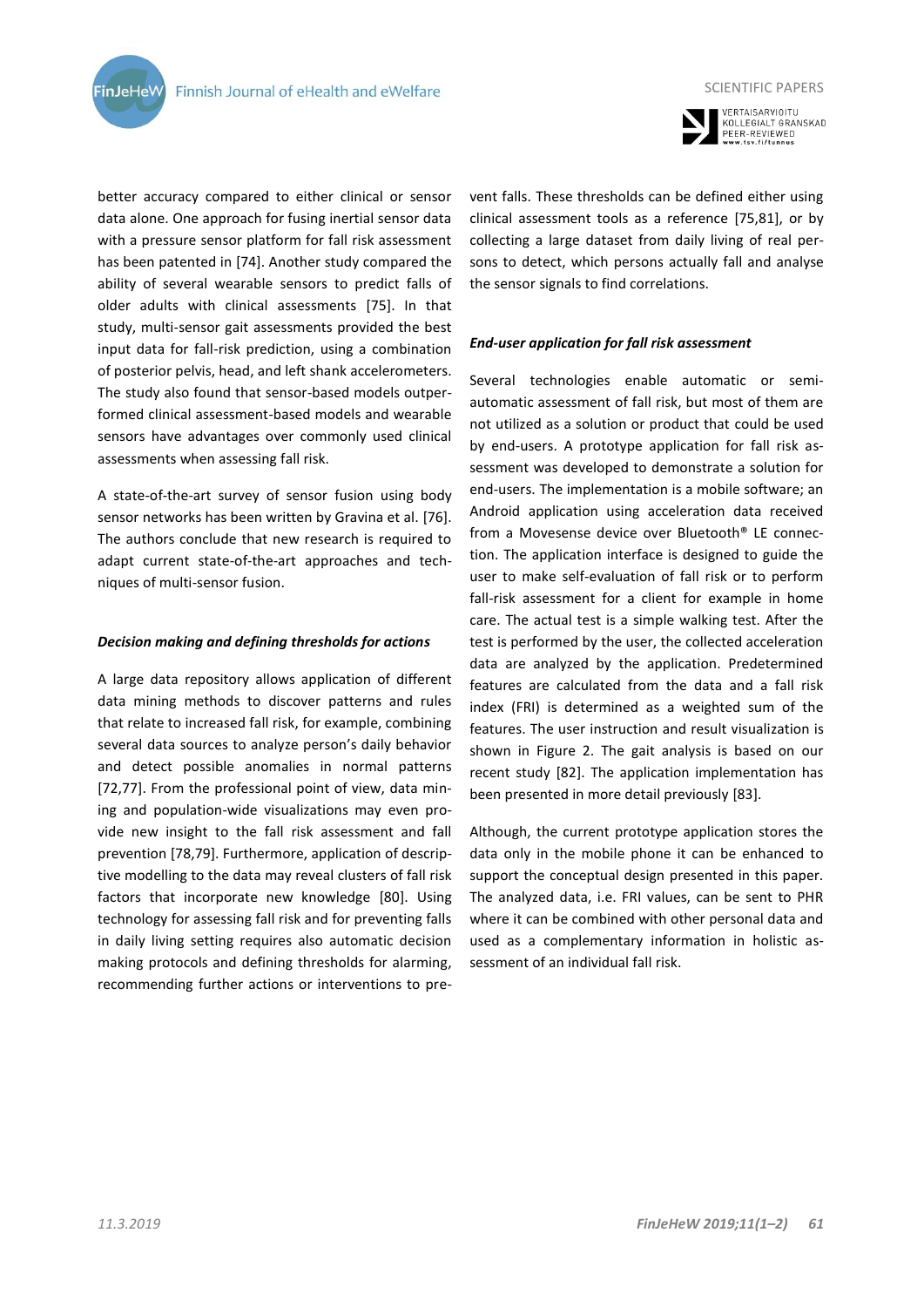







**Figure 2.** Screen shots from end-user application for assessing fall risk.

# **Conclusion**

This article reviews various technological solutions for detecting fall risk. The paper also describes a solution developed for self-assessment of fall risk and how this example solution could be part of a multi-source fall risk assessment framework and integrated into a national Kanta Personal Health Record and patient data repository and how the collected data could be utilised. The proposed conceptual design collects data from various wearable and ambient sensors and devices, and utilises also the data collected to patient health record. The data analysis includes data mining, fall risk calculation logic and interpretation. When increased fall risk is detected, the user or responsible bodies get recommendations for making preventive actions for falls.

Fall risk assessment as a part of a larger eHealth system allows the same data to be used for many different purposes and the purpose of collecting data can change in time. Younger people can follow health information, and later on, the same sensors or collected data can be used for assessing fall risk and finding out how the person's functional capabilities have changed over time.

The current EU regulation requires the service developers to pay attention how they utilise the data collected from users and what kind of permissions are needed from the users to utilise their data. The regulation gives control of the personal data to individuals, requires encryption in data transfer, and authorised persons can only access data. The current legislation in most countries do not allow the data collected with personal devices to be accessed by healthcare professionals, but the legislation is constantly evolving and this may be possible in the near future.

Making the automatic fall prevention system possible has some important steps ahead. Many sensor-based solutions have already been found to predict falls, but the optimal solution or combination of information is still unclear. The integration to health care paths and processes and interventions has to be defined. The design of the solutions should also take into account the different profiles of users; their profession and way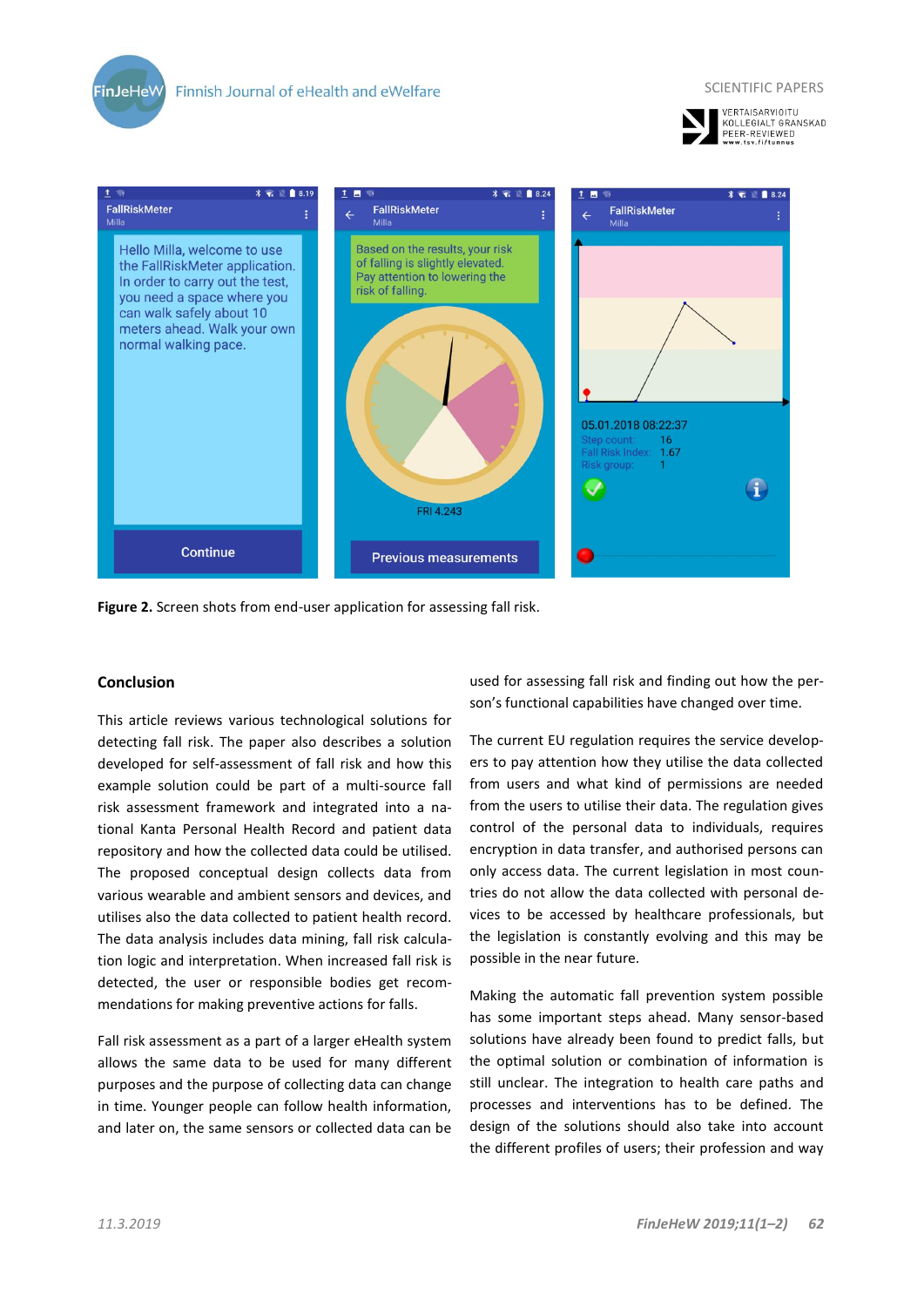

of interpreting the data and the ethical issues of the solutions. The data collected from users should only be utilised with the consent given by the users. The usage of the different ICT technologies may also differ between user groups and the most suitable method for each group should be found.

# **Acknowledgements**

This work was partly funded by research grants from University of Oulu Fund and Tauno Tönningin säätiö. The authors would like to thank Timo Niemirepo for developing the mobile software for fall risk assessment.

# **References**

[1] Lord SR, Sherrington C, Menz HB. Falls in older people. Risk factors and strategies for prevention. Australia, Port Melbourne: Cambridge University Press; 2001. 249 p.

[2] WHO. WHO Global report on falls Prevention in older Age. World Health Organization; 2007. Available from: https://www.who.int/ageing/publications/ Falls\_prevention7March.pdf?ua=1

[3] Rubenstein LZ, Josephson KR. Falls and their prevention in elderly people: what does the evidence show? Med Clin North Am. 2006 Sep;90(5):807–24. https://doi.org/10.1016/j.mcna.2006.05.013

[4] Perfect project website [Internet]. National Institute for Health and Welfare; updated 2017. Available from: https://thl.fi/fi/tutkimus-ja-asiantuntijatyo/hankkeetja-ohjelmat/perfect

[5] WHO. WHO Global health and ageing. NIH Publication no. 11-7737. Available from: https://www.who.int/ ageing/publications/global\_health.pdf?ua=1.

[6] Delahoz Y, Labrador M. Survey on Fall Detection and Fall Prevention Using Wearable and External Sensors. Sensors. 2014 Oct 22;14(10):19806–42. https://doi. org/10.3390/s141019806

[7] Rajagopalan R, Litvan I, Jung TP. Fall Prediction and Prevention Systems: Recent Trends, Challenges, and



VERTAISARVIOITU<br>KOLLEGIALT GRANSKAD PEER-REVIEWED<br>www.tsv.fi/tunnus

Future Research Directions. Sensors. 2017 Nov 1;17(11):2509. https://doi.org/10.3390/s17112509

[8] Downton JH. Falls in the elderly. Sevenoaks: E. Arnold; 1993. 158 p.

[9] Ambrose AF, Paul G, Hausdorff JM. Risk factors for falls among older adults: A review of the literature. Maturitas. 2013 May;75(1):51–61. https://doi.org/ 10.1016/j.maturitas.2013.02.009

[10] Bueno-Cavanillas A, Padilla-Ruiz F, Jiménez-Moleón JJ, Peinado-Alonso CA, Gálvez-Vargas R. Risk factors in falls among the elderly according to extrinsic and intrinsic precipitating causes. Eur J Epidemiol. 2000;16(9):849–59. https://doi.org/10.1023/ A:1007636531965

[11] Perell KL, Nelson A, Goldman RL, Luther SL, Prieto-Lewis N, Rubenstein LZ. Fall Risk Assessment Measures: An Analytic Review. Journals Gerontol Ser A Biol Sci Med Sci. 2001 Dec 1;56(12):M761–6.

[12] Pajala S. Iäkkäiden kaatumisten ehkäisy. Terveyden ja hyvinvoinnin laitos (THL); 2012. Available from: http://urn.fi/URN:NBN:fi-fe201205085108

[13] Health Evidence Network - Evidence for decision makers. What are the main risk factors for falls amongst older people and what are the most effective interventions to prevent these falls? World Health Organization; 2004. 28 p.

[14] Gillespie LD, Robertson MC, Gillespie WJ, Lamb SE, Gates S, Cumming RG, et al. Interventions for preventing falls in older people living in the community. Cochrane database Syst Rev. 2009;(2):CD007146. https://doi.org/10.1002/14651858.CD007146.pub2

[15] Berg KO, Wood-Dauphinee SL, Williams JI, Gayton D. Measuring balance in the elderly: preliminary development of an instrument. Physiother Canada. 1989;41(6):303–11. https://doi.org/10.3138/ ptc.41.6.304

[16] Yardley L, Beyer N, Hauer K, Kempen G, Piot-Ziegler C, Todd C. Development and initial validation of the Falls Efficacy Scale-International (FES-I). Age Ageing. 2005 Nov 1;34(6):614–9. https://doi.org/10.1093/ ageing/afi196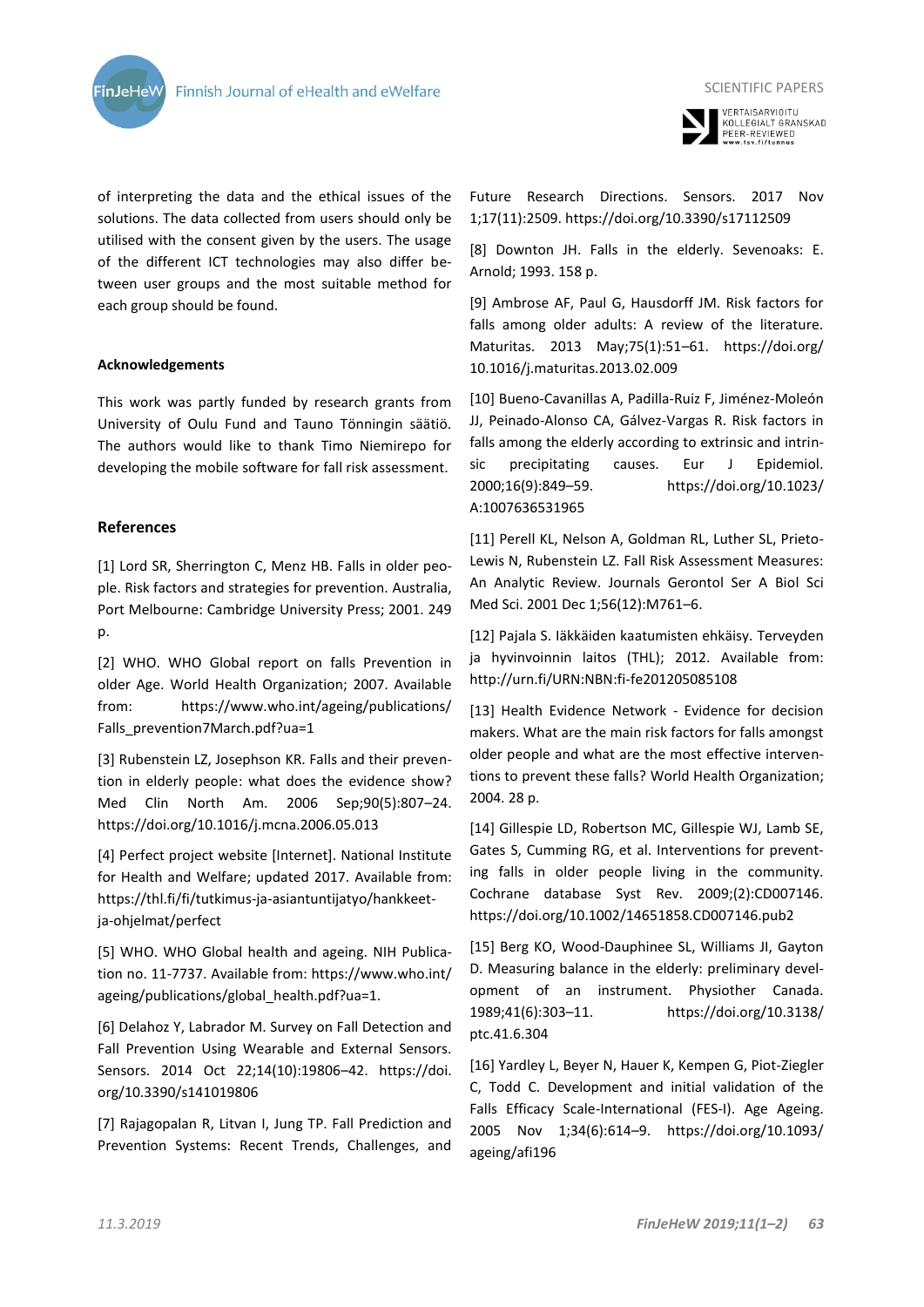



[17] Podsiadlo D, Richardson S. The timed "Up & Go": a test of basic functional mobility for frail elderly persons. J Am Geriatr Soc. 1991;39(2):142–8. https://doi.org/ 10.1111/j.1532-5415.1991.tb01616.x

[18] Barry E, Galvin R, Keogh C, Horgan F, Fahey T, Tinetti M, et al. Is the Timed Up and Go test a useful predictor of risk of falls in community dwelling older adults: a systematic review and meta- analysis. BMC Geriatr. 2014;14(1). https://doi.org/10.1186/1471- 2318-14-14

[19] Guralnik JM, Simonsick EM, Ferrucci L, Glynn RJ, Berkman LF, Blazer DG, et al. A Short Physical Performance Battery Assessing Lower Extremity Function: Association With Self-Reported Disability and Prediction of Mortality and Nursing Home Admission. J Gerontol. 1994 Mar 1;49(2):M85–94. https://doi.org/10.1093/ geronj/49.2.M85

[20] Cattelani L, Palumbo P, Palmerini L, Bandinelli S, Becker C, Chesani F, et al. FRAT-up, a web-based fallrisk assessment tool for elderly people living in the community. J Med Internet Res. 2015 Feb 18;17(2):e41. https://doi.org/10.2196/jmir.4064

[21] Shany T, Redmond SJ, Narayanan MR, Lovell NH. Sensors-Based Wearable Systems for Monitoring of Human Movement and Falls. IEEE Sens J. 2012 Mar;12(3):658–70. https://doi.org/10.1109/JSEN.2011. 2146246

[22] Ni Scanaill C, Garattini C, Greene BR, McGrath MJ. Technology Innovation Enabling Falls Risk Assessment in a Community Setting. Ageing Int. 2011 Jun;36(2):217–31. https://doi.org/10.1007/s12126-010- 9087-7

[23] Habib M, Mohktar M, Kamaruzzaman S, Lim K, Pin T, Ibrahim F. Smartphone-Based Solutions for Fall Detection and Prevention: Challenges and Open Issues. Sensors. 2014 Apr 22;14(4):7181–208. https://doi.org/ 10.3390/s140407181

[24] Stone EE, Skubic M. Unobtrusive, Continuous, In-Home Gait Measurement Using the Microsoft Kinect. IEEE Trans Biomed Eng. 2013 Oct;60(10):2925–32. https://doi.org/10.1109/TBME.2013.2266341

[25] Wang F, Skubic M, Rantz M, Cuddihy PE. Quantitative gait measurement with pulse-Doppler radar for passive in-home gait assessment. IEEE Trans Biomed Eng. 2014 Sep;61(9):2434–43. https://doi.org/10.1109/ TBME.2014.2319333

[26] Murphy SL. Review of physical activity measurement using accelerometers in older adults: Considerations for research design and conduct. Prev Med. 2009 Feb;48(2):108-14. https://doi.org/10.1016/j.ypmed. 2008.12.001

[27] Parkka J, Ermes M, Korpipaa P, Mantyjarvi J, Peltola J, Korhonen I. Activity Classification Using Realistic Data From Wearable Sensors. IEEE Trans Inf Technol Biomed. 2006 Jan;10(1):119–28. https://doi.org/10.1109/TITB. 2005.856863

[28] Moe-Nilssen R, Helbostad JL. Estimation of gait cycle characteristics by trunk accelerometry. J Biomech. 2004 Jan;37(1):121–6. https://doi.org/10.1016/S0021- 9290(03)00233-1

[29] Bautmans I, Jansen B, Van Keymolen B, Mets T. Reliability and clinical correlates of 3D-accelerometry based gait analysis outcomes according to age and fallrisk. Gait Posture. 2011;33:366–72. https://doi.org/ 10.1016/j.gaitpost.2010.12.003

[30] González RC, López AM, Rodriguez-Uría J, Álvarez D, Alvarez JC. Real-time gait event detection for normal subjects from lower trunk accelerations. Gait Posture. 2010 Mar;31(3):322–5. https://doi.org/10.1016/j. gaitpost.2009.11.014

[31] Roeing KL, Hsieh KL, Sosnoff JJ. A systematic review of balance and fall risk assessments with mobile phone technology. Arch Gerontol Geriatr. 2017 Nov 1;73:222– 226. https://doi.org/10.1016/j.archger.2017.08.002

[32] Tacconi C, Mellone S, Chiari L. Smartphone-Based Applications for Investigating Falls and Mobility. In: Proceedings of the 5th International ICST Conference on Pervasive Computing Technologies for Healthcare. IEEE; 2011. https://doi.org/10.4108/icst. pervasivehealth.2011.246060

[33] Chan H, Zheng H, Wang H, Gawley R, Yang M, Sterritt R. Feasibility Study on iPhone Accelerometer for Gait Detection. In: Proceedings of the 5th International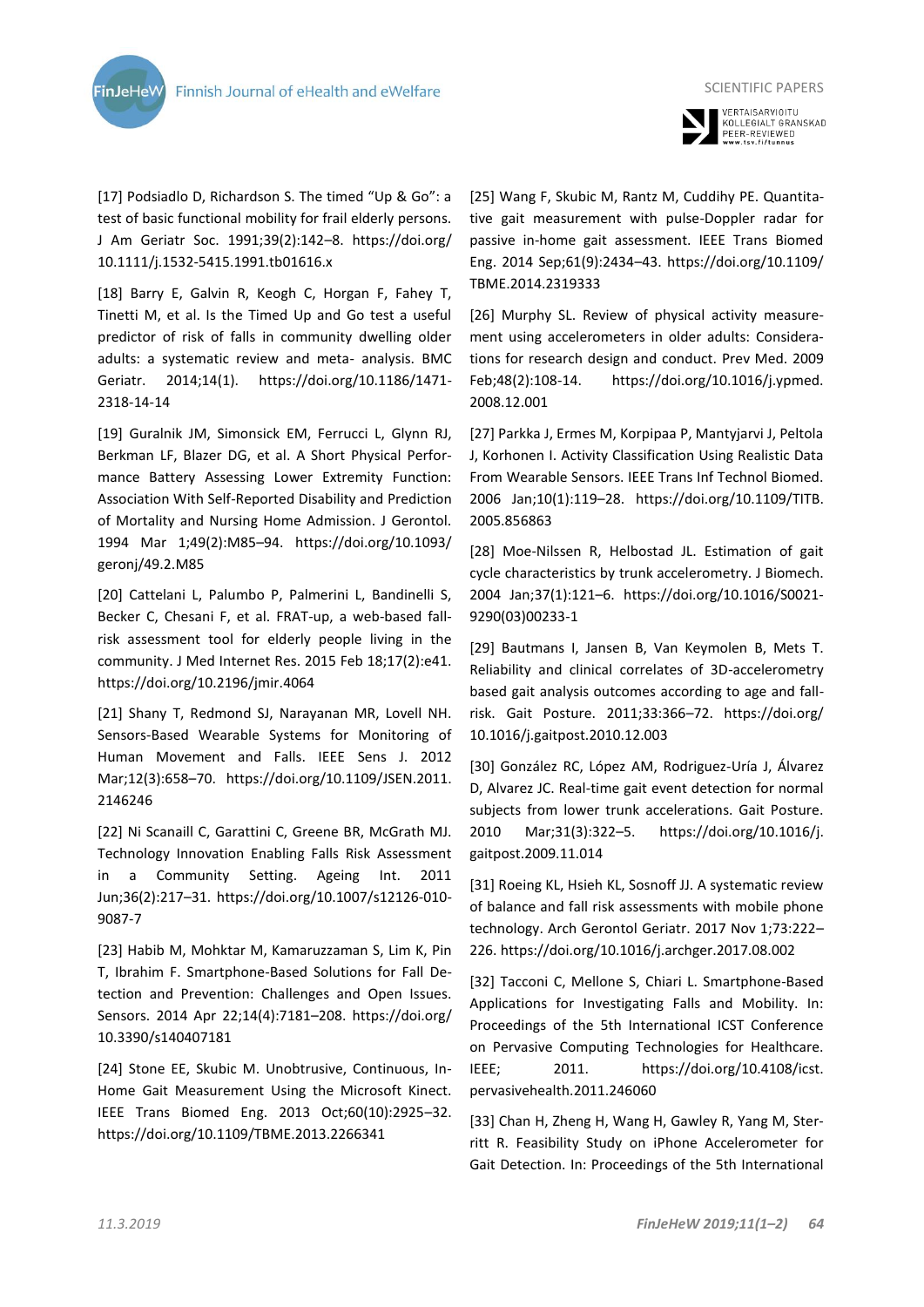



SCIENTIFIC PAPERS

ICST Conference on Pervasive Computing Technologies for Healthcare. IEEE; 2011. https://doi.org/10.4108/icst. pervasivehealth.2011.245995

[34] Montgomery PG, Green DJ, Etxebarria N, Pyne DB, Saunders PU, Minahan CL. Validation of Heart Rate Monitor-Based Predictions of Oxygen Uptake and Energy Expenditure. J Strength Cond Res. 2009 Aug;23(5):1489–95. https://doi.org/10.1519/ JSC.0b013e3181a39277

[35] Stein PK, Pu Y. Heart rate variability, sleep and sleep disorders. Sleep Med Rev. 2012 Feb;16(1):47–66. https://doi.org/10.1016/j.smrv.2011.02.005

[36] Sannino G, Melillo P, Stranges S, Pietro G De, Pecchia L. Blood Pressure Drop Prediction by using HRV Measurements in Orthostatic Hypotension. J Med Syst. 2015 Nov 7;39(11):143. https://doi.org/10.1007/ s10916-015-0292-5

[37] Heitterachi E, Lord SR, Meyerkort P, McCloskey I, Fitzpatrick R. Blood pressure changes on upright tilting predict falls in older people. Age Ageing. 2002 May;31(3):181–6. https://doi.org/10.1093/ageing/ 31.3.181

[38] Parati G, Stergiou GS, Asmar R, Bilo G, de Leeuw P, Imai Y, et al. European Society of Hypertension Practice Guidelines for home blood pressure monitoring. J Hum Hypertens. 2010 Dec 3;24(12):779–85. https://doi.org/ 10.1038/jhh.2010.54

[39] Hausdorff JM, Rios DA, Edelberg HK. Gait variability and fall risk in community-living older adults: A 1-year prospective study. Arch Phys Med Rehabil. 2001 Aug;82(8):1050–6. https://doi.org/10.1053/apmr.2001. 24893

[40] Bamberg S, Benbasat AY, Scarborough DM, Krebs DE, Paradiso JA. Gait Analysis Using a Shoe-Integrated Wireless Sensor System. IEEE Trans Inf Technol Biomed. 2008 Jul;12(4):413–23. https://doi.org/10.1109/TITB. 2007.899493

[41] Talavera G, Garcia J, Rösevall J, Rusu C, Carenas C, Breuil F, et al. Fully-Wireless Sensor Insole as Noninvasive Tool for Collecting Gait Data and Analyzing Fall Risk. In: Bravo J, Hervás R, Villarreal V (eds). Ambient Intelligence for Health. AmIHEALTH 2015. Lecture Notes

in Computer Science, vol 9456. Springer, Cham; 2015. p. 15–25. https://doi.org/10.1007/978-3-319-26508-7\_2

[42] Majumder AJA, Zerin I, Ahamed SI, Smith RO. A multi-sensor approach for fall risk prediction and prevention in elderly. ACM SIGAPP Appl Comput Rev. 2014 Mar 1;14(1):41–52. https://doi.org/10.1145/2600617. 2600621

[43] Nakajima K, Saito M, Kodama M, Iwakami Y, Ino S, Ifukube T, et al. Evaluation of Ambulatory Function by Using the Shoe Device. In: Jobbágy Á (eds). 5th European Conference of the International Federation for Medical and Biological Engineering. IFMBE Proceedings, vol 37. Springer, Berlin, Heidelberg; 2011. p. 868–71. https://doi.org/10.1007/978-3-642-23508-5\_226

[44] GaitRite. GaitRite [Internet]. Available from: http://www.gaitrite.com

[45] ELSI. Elsi smart floor [Internet]. Available from: http://www.maricare.com/en/how-it-works/elsi-smartfloor

[46] Rantz M, Skubic M, Abbott C, Pak Y, Stone EE, Miller SJ. Automated Fall Risk Assessment and Detection in the Home: A Preliminary Investigation. In: AAAI Fall Symposium Series; 2012 AAAI Fall Symposium Series. 2012. p. 22–5.

[47] Nelson AJ. Functional Ambulation Profile. Phys Ther. 1974 Oct 1;54(10):1059–65. https://doi.org/ 10.1093/ptj/54.10.1059

[48] Kortelainen JM, Mendez MO, Bianchi AM, Matteucci M, Cerutti S. Sleep Staging Based on Signals Acquired Through Bed Sensor. IEEE Trans Inf Technol Biomed. 2010 May;14(3):776–85. https://doi.org/ 10.1109/TITB.2010.2044797

[49] Stone E, Skubic M. Evaluation of an Inexpensive Depth Camera for Passive In-Home Fall Risk Assessment. In: Proceedings of the 5th International ICST Conference on Pervasive Computing Technologies for Healthcare. IEEE; 2011. https://doi.org/10.4108/ icst.pervasivehealth.2011.246034

[50] Wang X, Dinh A, Teng D. Radar Sensing Using Ultra Wideband – Design and Implementation. In: Ultra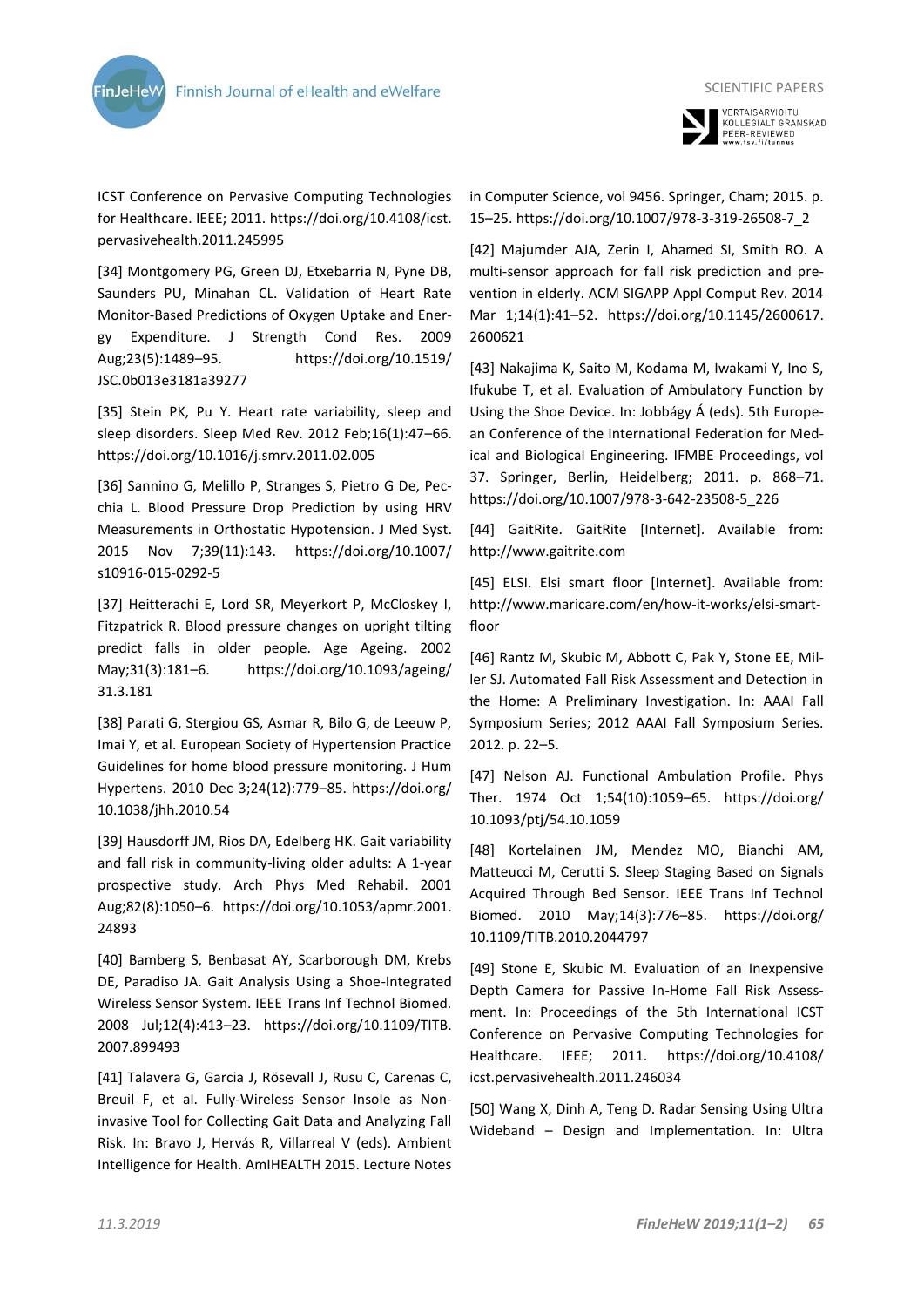

Wideband - Current Status and Future Trends. IntechOpen; 2012. https://doi.org/10.5772/48587

[51] Joshi V, Knoefel F, Goubran R, El-Tanany M. Measurement of spontaneous body sway during quiet stand using UWB sensor. In: 2017 IEEE EMBS International Conference on Biomedical & Health Informatics (BHI). IEEE; 2017. p. 281–284. https://doi.org/10.1109/ BHI.2017.7897260

[52] Rubenstein LZ, Vivrette R, Harker JO, Stevens JA, Kramer BJ. Validating an evidence-based, self-rated fall risk questionnaire (FRQ) for older adults. J Safety Res. 2011 Dec 1;42(6):493–9. https://doi.org/10.1016/ j.jsr.2011.08.006

[53] Obrist S, Rogan S, Hilfiker R. Development and Evaluation of an Online Fall-Risk Questionnaire for Nonfrail Community-Dwelling Elderly Persons: A Pilot Study. Curr Gerontol Geriatr Res. 2016;2016:1520932. https://doi.org/10.1155/2016/1520932

[54] Ibrahim A, Singh DKA, Shahar S, Omar MA. Timed up and go test combined with self-rated multifactorial questionnaire on falls risk and sociodemographic factors predicts falls among community-dwelling older adults better than the timed up and go test on its own. J Multidiscip Healthc. 2017 Oct 26;10:409-416. https://doi.org/10.2147/JMDH.S142520

[55] Russell MA, Hill KD, Blackberry I, Day LM, Dharmage SC. The reliability and predictive accuracy of the falls risk for older people in the community assessment (FROP-Com) tool. Age Ageing. 2008 Nov 1;37(6):634–9. https://doi.org/10.1093/ageing/afn129

[56] Yesavage JA, Brink TL, Rose TL, Lum O, Huang V, Adey M, et al. Development and validation of a geriatric depression screening scale: a preliminary report. J Psychiatr Res. 17(1):37–49. https://doi.org/10.1016/0022- 3956(82)90033-4

[57] Folstein MF, Folstein SE, McHugh PR, Ingles J. "Mini-mental state". A practical method for grading the cognitive state of patients for the clinician. J Psychiatr Res. 1975 Nov;12(3):189–98. https://doi.org/10.1016/ 0022-3956(75)90026-6

[58] General Data Protection Rule: EUR-Lex - 32016R0679 - EN - EUR-Lex [Internet]. [cited 2018 Nov SCIENTIFIC PAPERS VERTAISARVIOITU<br>KOLLEGIALT GRANSKAD PEER-REVIEWED<br>www.tsv.fi/tunnus

10]. Available from: https://eur-lex.europa.eu/ eli/reg/2016/679/oj/eng

[59] Yamada M, Aoyama T, Nakamura M, Tanaka B, Nagai K, Tatematsu N, et al. The Reliability and Preliminary Validity of Game-Based Fall Risk Assessment in Community-Dwelling Older Adults. Geriatr Nurs (Minneap). 2011 May;32(3):188–94.

[60] HUR Labs OY. HUR Smarttouch [Internet]. Available from: http://www.hur.fi/en/products/hur-smarttouch

[61] Technogym. Technogym [Internet]. Available from: https://www.technogym.com

[62] Boulos M, Wheeler S, Tavares C, Jones R. How smartphones are changing the face of mobile and participatory healthcare: an overview, with example from eCAALYX. Biomed Eng Online. 2011 Apr 5;10(1):24. https://doi.org/10.1186/1475-925X-10-24

[63] He Y, Li Y. Physical Activity Recognition Utilizing the Built-In Kinematic Sensors of a Smartphone. Int J Distrib Sens Networks. 2013 Apr 3;9(4):481580. https://doi.org/10.1155/2013/481580

[64] AbuKhousa E, Mohamed N, Al-Jaroodi J. e-Health Cloud: Opportunities and Challenges. Futur Internet. 2012 Jul 4;4(4):621–45. https://doi.org/10.3390/ fi4030621

[65] Raghupathi W, Raghupathi V. Big data analytics in healthcare: promise and potential. Heal Inf Sci Syst. 2014;2:3. https://doi.org/10.1186/2047-2501-2-3

[66] Howe TE, Rochester L, Neil F, Skelton DA, Ballinger C. Exercise for improving balance in older people. In: Howe TE, editor. Cochrane Database of Systematic Reviews. Chichester, UK: John Wiley & Sons, Ltd; 2011.

[67] Becker C, Schwickert L, Mellone S, Bagalà F, Chiari L, Helbostad JL, Zijlstra W, Aminian K, Bourke A, Todd C, Bandinelli S, Kerse N, Klenk J. Proposal for a multiphase fall model based on real-world fall recordings with body-fixed sensors. Z Gerontol Geriatr. 2012 Dec;45(8):707-15. https://doi.org/10.1007/s00391-012- 0403-6

[68] My Kanta pages - Kanta.fi [Internet]. Kantapalvelut, Kansaneläkelaitos [cited 2018 Oct 24]. Availa-